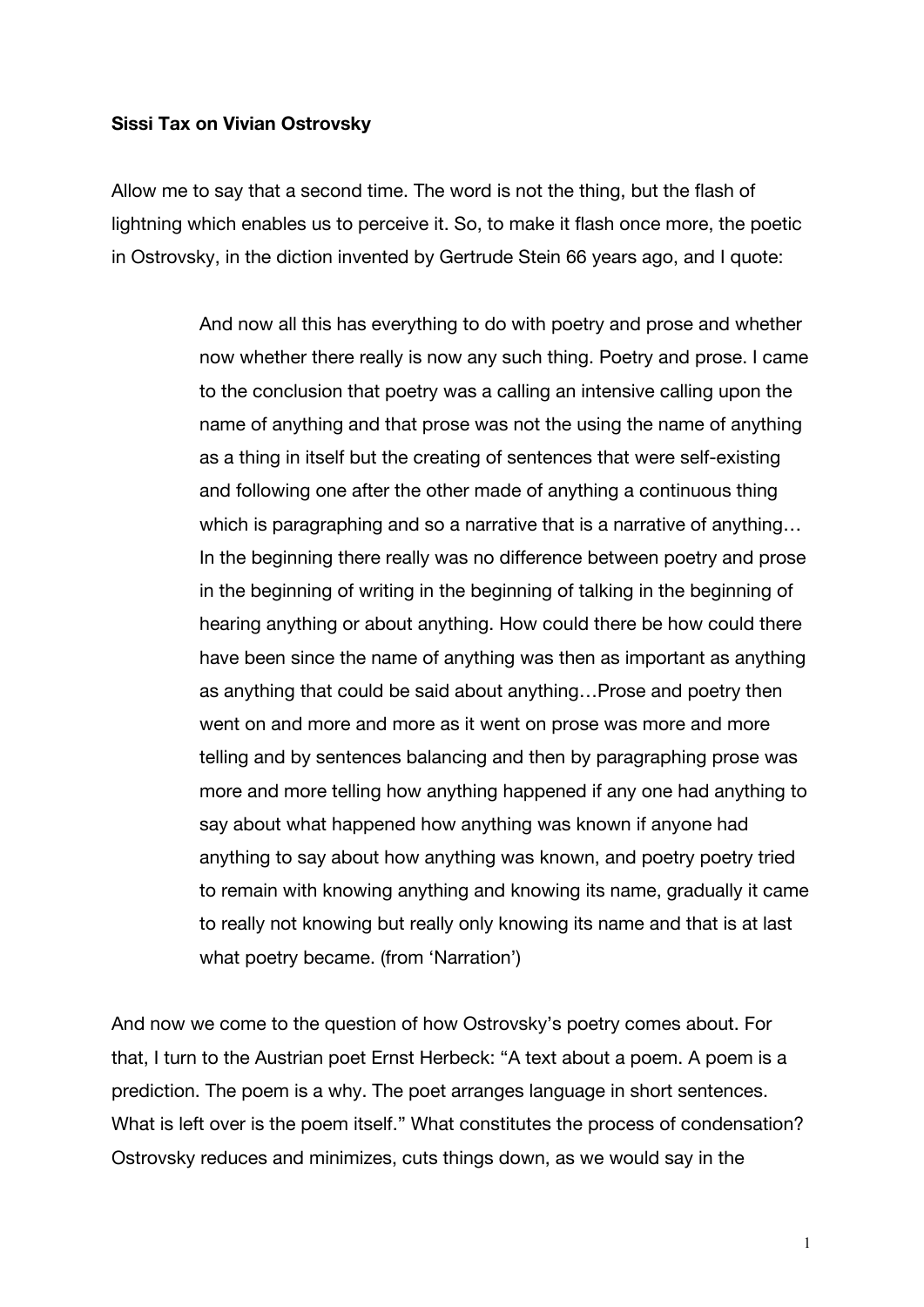medium of writing, selects from enormous masses of material, from an abundance, an overabundance of material that has been shot, and cuts back radically. The shooting ratio, if we can put it like that, is 1: almost infinite, and that which is left out becomes that which is left over, becomes the film. Film becomes remains. What remains is the poem itself. Ostrovsky's elegant, slender and idiosyncratic oeuvre – these 'minimal movies' – have their place in a specific cinematographic tradition – though they have not yet been canonized themselves, they form part of that tradition's canon – of the filmmakers of 'independent cinema', of experimental film, whose impetus has always been to give their images freedom, or perhaps to give them back their freedom.

Now, "in order to allow us to see more than we know, the ordering elements that over centuries made the world manageable have been removed from these images", writes Frieda Grafe about an American experimental film that was made 42 years ago. Her mother comes from Russia, her father is of Czech extraction. Vivian Ostrovsky herself was born in New York on 17 November, as it says in a biographical note. For those with a passion for etymology, the Slavic *ostrov* means 'island'. She was born in New York, grew up in Rio de Janeiro, and studied in Paris, where she also often lives.

A kind of American woman in Paris, whose concept of image construction relies upon transitoriness and a diversity of locations. For those forms of image construction which are organized heterarchically rather than hierarchically, everything possesses equal meaning. But to designate Vivian Ostrovsky – who calls her working context 'Jet Lag Productions' – an American filmmaker would be equally amiss. Her idiom, both that of her manner of speech and that of her aesthetics, contradicts a linear, singular designation. This "aesthetic of the nonidentical, as it could perhaps be called, is founded in the dissolution of the unity of the concept of the sign, of the unity of the material bearer and meaning, image and voice", according to Rike Felka in her book *Duras: Der India-Song-Komplex.*

So what are the specifics of Ostrovsky's signature style? It is the humorous, the

2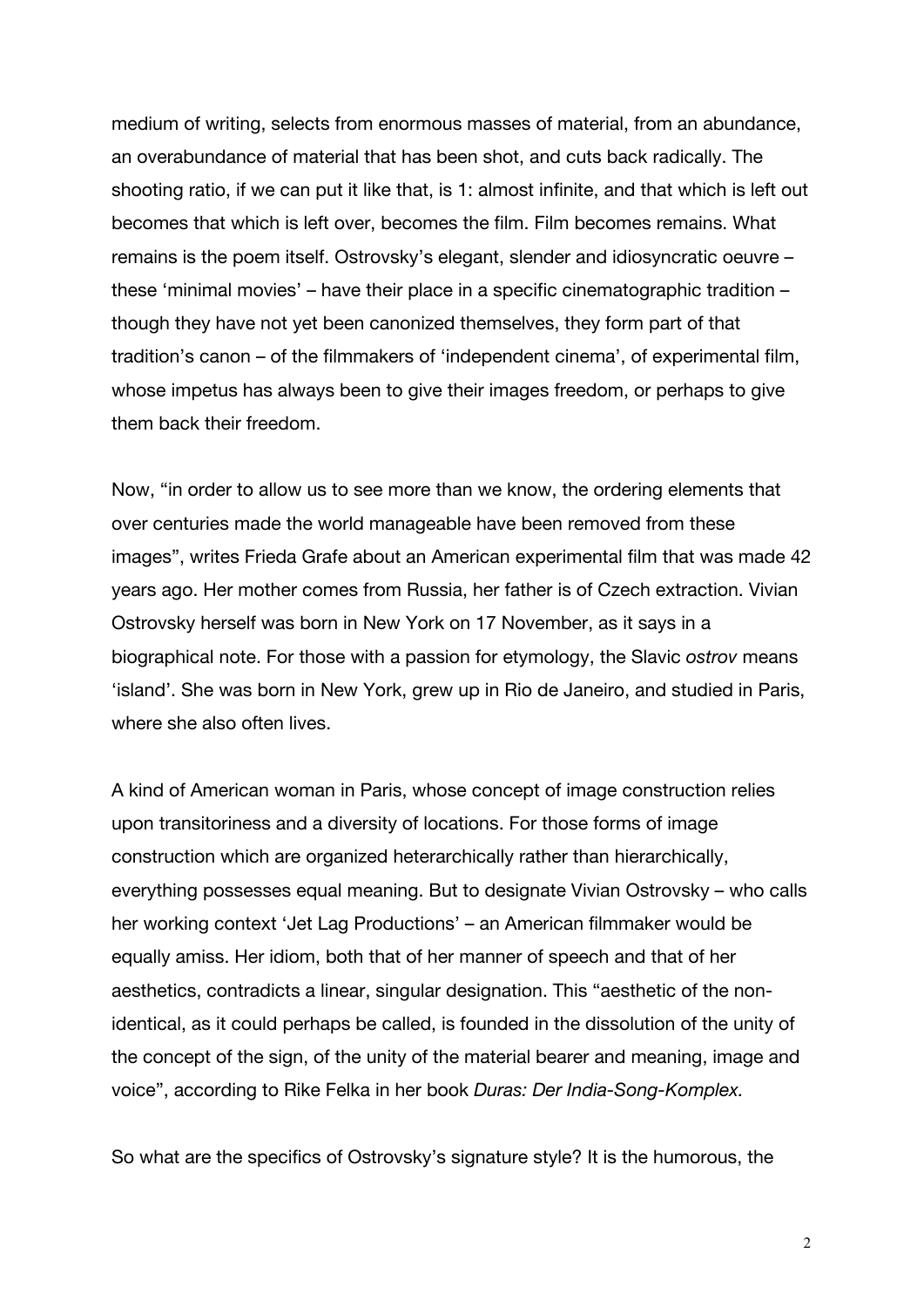everyday, and the use of music and rhythm. The humorous, without making fun of what is being depicted, the people. In a dry manner and presented in time-lapse. The everyday series, sequence, list. The intrinsic use of music and rhythm. The dynamising element of the music and of the vocals and instrumentals and of the voices. The music becomes the canvas, I almost want to say the *leading character,*  the protagonist. Here I would like to mention the following poetic forms: sound poems, tone poems, noise poems, voice poems, sung poems, talk poems, and the following name, which is also present in her films (well, not the name, perhaps): Kurt Schwitters. We could say that the visual material sings. They are sound films in the sense that they privilege the sound. Not in an illustrative or subordinate or psychologizing way. There is an autonomy of sound which sharpens our hearing and listening. I would like to just quickly sketch out these specific features, which constitute her signature – in its gentle or forceful, round or pointed, very rapid or rapid variants – by way of the example of the films *Eat*, *Work and Progress* and *UTA MAKURA (Pillow Poems). Eat*, which is also the name of a film by Warhol – which was filmed 35 years ago with a static camera in a single take, in which a man eats a mushroom for hours. The flip-side of this film is *Eat* by Ostrovsky, a 15-minute observation of the table manners of humans and animals. The montage produces a semblance between the animals and the humans. Which is funny, releases associations with the realm of comedy, as occurs in a different way in Tati.

Gertrud Koch says the following of Tati:

What is specific about Tati's films though is not so much the way their effect of inducing laughter, as many comedians intend; what seems specific about Tati's aesthetic of the comical is for me more the refusal of this affect and effect. What is singular and irritating about Tati's films is precisely the hovering state in which he suspends comedy. Perhaps it is a consequence of the primacy of visual construction. The visual is after all already an evolution of an originally tactile need. It is already founded upon a form of abstraction which balks at the ribald physical comedy of 'slapstick'. Careful observation, active contemplation – in short, a

3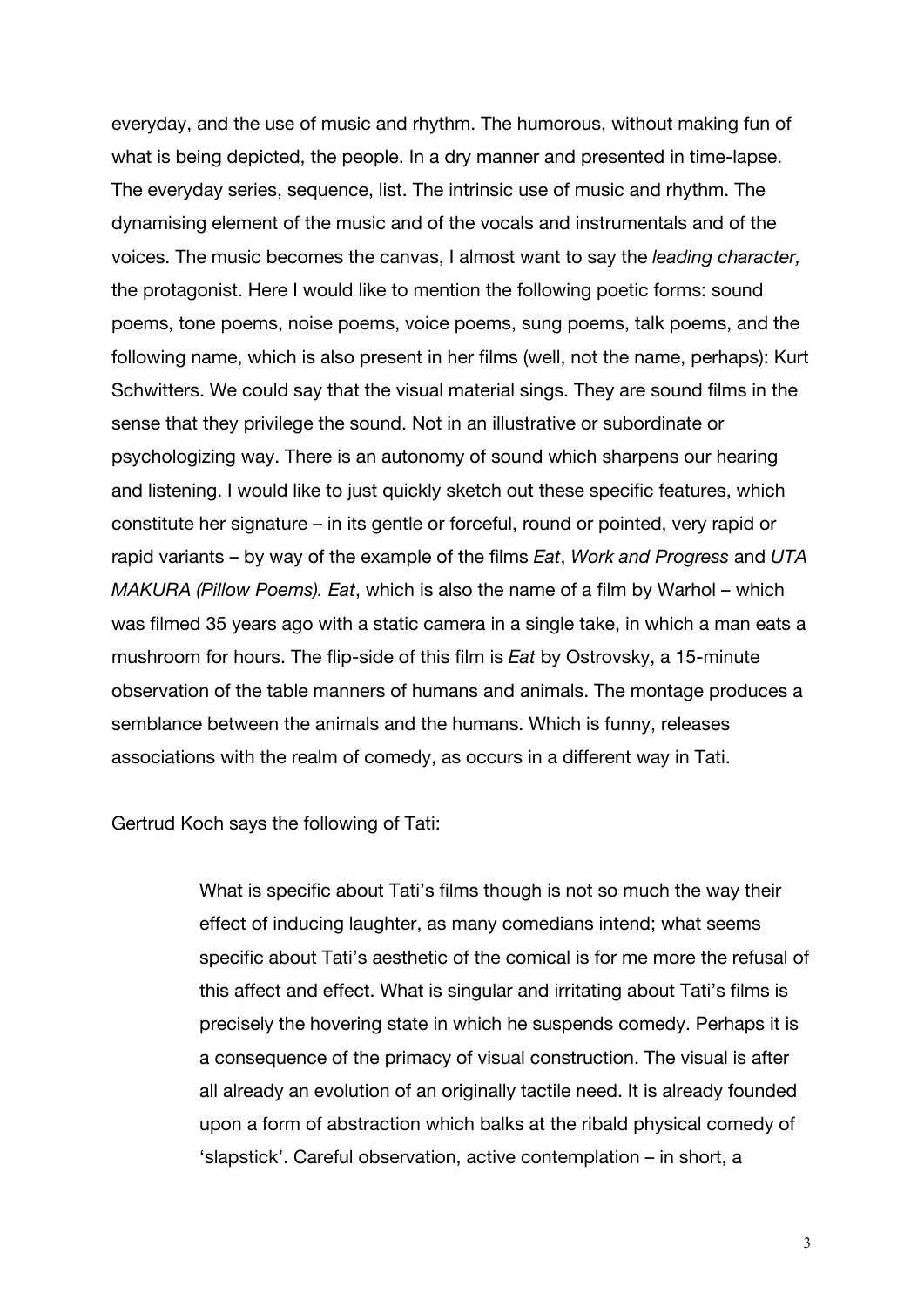fascinated expectation – are prerequisites for having any understanding of Tati's constructions of the comical.

*Eat* displays the barbaric element of one of civilization's 'cultural technologies', undercut by a lyrical melody – and the critters look on, chewing, ruminating. The gaze of the ethnographer at their own culture, which becomes foreign. "L'ethnologie du blanc" is what Carl Einstein called this, as he wrote the screenplay for *Toni* together with Renoir*.* Which means addressing the construction of the myths, the collective conceptions and customs among Europeans. That which Roland Barthes later called "mythologies". In this film, everyone is a star as their own star, while at the same time maintaining their status of anonymity, and the borders between the documentary and the fictional become blurred. In one sequence, sung in a Yiddish-American song, matzo becomes a sponge in the hands of a baby which is also sung in this song, on which the baby joyfully sucks, sucks out the joy of life.

On the films *Work and Progress* and *Uta Makura*, I'll just say something very briefly. Vivian Ostrovsky and I are both available later on, because I find that these 'minimal movies' also require a certain 'minimized blah blah', to quote Ostrovsky. The film *Work and Progress* – and I'm emphasising the conjunction *and –* was filmed in 1990, meaning it marks the downfall of the Soviet empire, after the fall of the wall. At the beginning of this film we see the word *конце* in Cyrillic script. So it begins at the end. The film is a dual screen projection, which is interesting. Once again Warhol, *Chelsea Girls*, also a dual screen projection, although Warhol said of *Chelsea Girls* that he chose the dual screen set-up in order to make the boring films – in Warhol's words – that he had previously produced, these long films filmed with a statically mounted camera in which nothing happened, so to speak, which were so boring, and so with two projections, perhaps it would be more interesting, he said. I don't think that was Ostrovsky's intention. I would also like to very briefly address something else, because it forms part of an aesthetic principle of modernity which is also very strongly present in *Uta Makura*, in the 'pillow poems', both in the film by Ostrovsky and in the book written a thousand years ago by the court lady Sei Shōnagon, this aesthetic principle of lists, series and sequences. The list of the